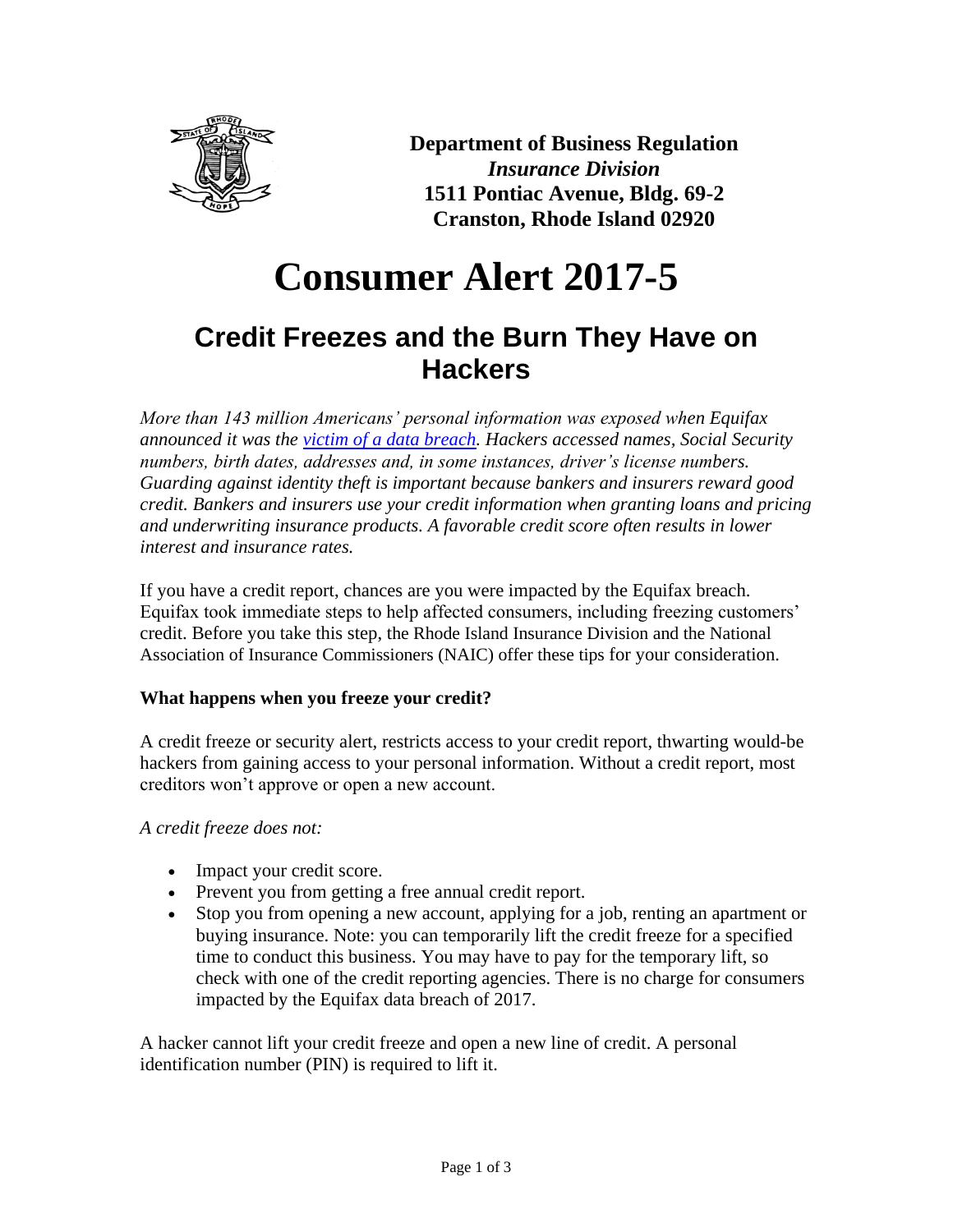Some states allow insurers to access your credit information to underwrite or rate. In other cases, a policyholder may want to consider temporarily lifting a credit freeze. If a freeze renders a consumer's credit report inaccessible, the insurer may rate the consumer as if they have neutral credit information or exclude the use of credit information as a factor. This means that a consumer who is up for renewal and has excellent credit may experience an increase in their rate. If you receive an adverse action notice based on the freeze, you should contact your agent or insurer.

#### **Credit freeze versus fraud alert**

According to the Federal Trade Commission, a credit freeze locks down your credit. A fraud alert allows creditors to obtain a copy of your report, as long as they take steps to verify your identity. Fraud alerts can stop someone from opening a new account in your name, but may not prevent them from misusing existing accounts.

#### *There are three types of alerts:*

- Initial Fraud Alert protects your identity for 90 days from unverified access.
- Extended Fraud Alert protects your credit identity for seven years, if you are a victim of identity theft.
- Active Duty Military Alert protects deployed military for one year.

#### **How to know if your information has been breached**

You should check your credit report and look for any errors, new and unauthorized open accounts or any unauthorized charges on your credit cards. For the Equifax data breach, the company set up equifaxsecurity 2017.com to help consumers find out if their information was compromised. You should check your credit report on an annual basis, but if you think your identity has been compromised, do so immediately.

What to do if your information is breached?

1. **Contact one of the three reporting credit agencies** – [Equifax,](https://www.equifax.com/) [TransUnion](https://www.transunion.com/) and [Experian](https://www.experian.com/) can investigate fraudulent activity on your credit report and remove it.

Equifax Fraud Department 1-800-525-6285

Experian Fraud Department 1-888-397-3742

TransUnion Fraud Department 1-800-680-7289